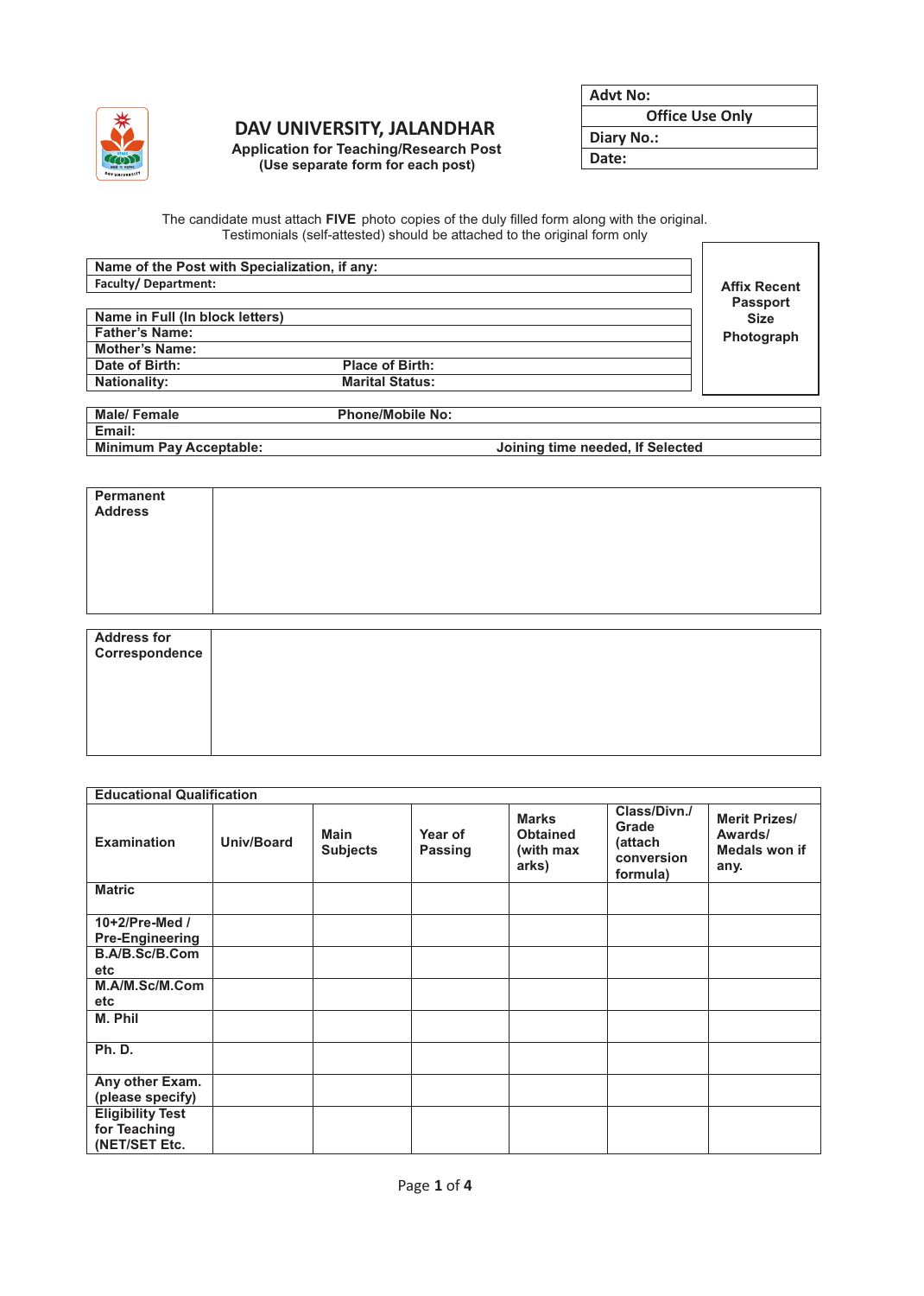| <b>Professional Training:</b> |              |        |    |                            |  |  |  |
|-------------------------------|--------------|--------|----|----------------------------|--|--|--|
| S                             | Organisation | Period |    | <b>Details of Training</b> |  |  |  |
| No                            |              | From   | to |                            |  |  |  |
|                               |              |        |    |                            |  |  |  |
|                               |              |        |    |                            |  |  |  |
|                               |              |        |    |                            |  |  |  |
|                               |              |        |    |                            |  |  |  |
|                               |              |        |    |                            |  |  |  |
|                               |              |        |    |                            |  |  |  |
|                               |              |        |    |                            |  |  |  |
|                               |              |        |    |                            |  |  |  |
|                               |              |        |    |                            |  |  |  |
|                               |              |        |    |                            |  |  |  |
|                               |              |        |    |                            |  |  |  |
|                               |              |        |    |                            |  |  |  |

| Employment Experience (details in chronological order, starting with first job): |         |         |                    |           |             |                   |  |
|----------------------------------------------------------------------------------|---------|---------|--------------------|-----------|-------------|-------------------|--|
| <b>Name &amp; Address</b>                                                        |         | Date of | <b>Designation</b> | Nature of | Pay (Basic  | <b>Reason for</b> |  |
| <b>Employer/Institution</b>                                                      | Joining | Leaving |                    | Job       | &<br>Grade) | Leaving           |  |
|                                                                                  |         |         |                    |           |             |                   |  |
|                                                                                  |         |         |                    |           |             |                   |  |
|                                                                                  |         |         |                    |           |             |                   |  |
|                                                                                  |         |         |                    |           |             |                   |  |
|                                                                                  |         |         |                    |           |             |                   |  |
|                                                                                  |         |         |                    |           |             |                   |  |
|                                                                                  |         |         |                    |           |             |                   |  |
|                                                                                  |         |         |                    |           |             |                   |  |

| <b>Teaching</b><br><b>Experience</b> | <b>Subjects/Papers</b><br><b>Taught</b> | Period (in years &<br>months) | <b>From</b> | To |
|--------------------------------------|-----------------------------------------|-------------------------------|-------------|----|
| Ph.D. Research<br><b>Guidance</b>    |                                         |                               |             |    |
| Postgraduate<br><b>Classes</b>       |                                         |                               |             |    |
| <b>Degree Class</b>                  |                                         |                               |             |    |
| Any Other                            |                                         |                               |             |    |

## **Research Output Record**

| 1.   | <b>Research Papers in SCI Journals</b> |              |                 |                    |            |                      |
|------|----------------------------------------|--------------|-----------------|--------------------|------------|----------------------|
| S No | Author(s)                              | Title of the | Journal & Place | <b>Publication</b> | Vol./ Page | <b>Impact Factor</b> |
|      |                                        | Paper        | of Publication  | & ISSN             | No/Year    |                      |
|      |                                        |              |                 |                    |            |                      |
|      |                                        |              |                 |                    |            |                      |
|      |                                        |              |                 |                    |            |                      |
|      |                                        |              |                 |                    |            |                      |
|      |                                        |              |                 |                    |            |                      |
|      |                                        |              |                 |                    |            |                      |
|      |                                        |              |                 |                    |            |                      |
|      |                                        |              |                 |                    |            |                      |
|      |                                        |              |                 |                    |            |                      |
|      |                                        |              |                 |                    |            |                      |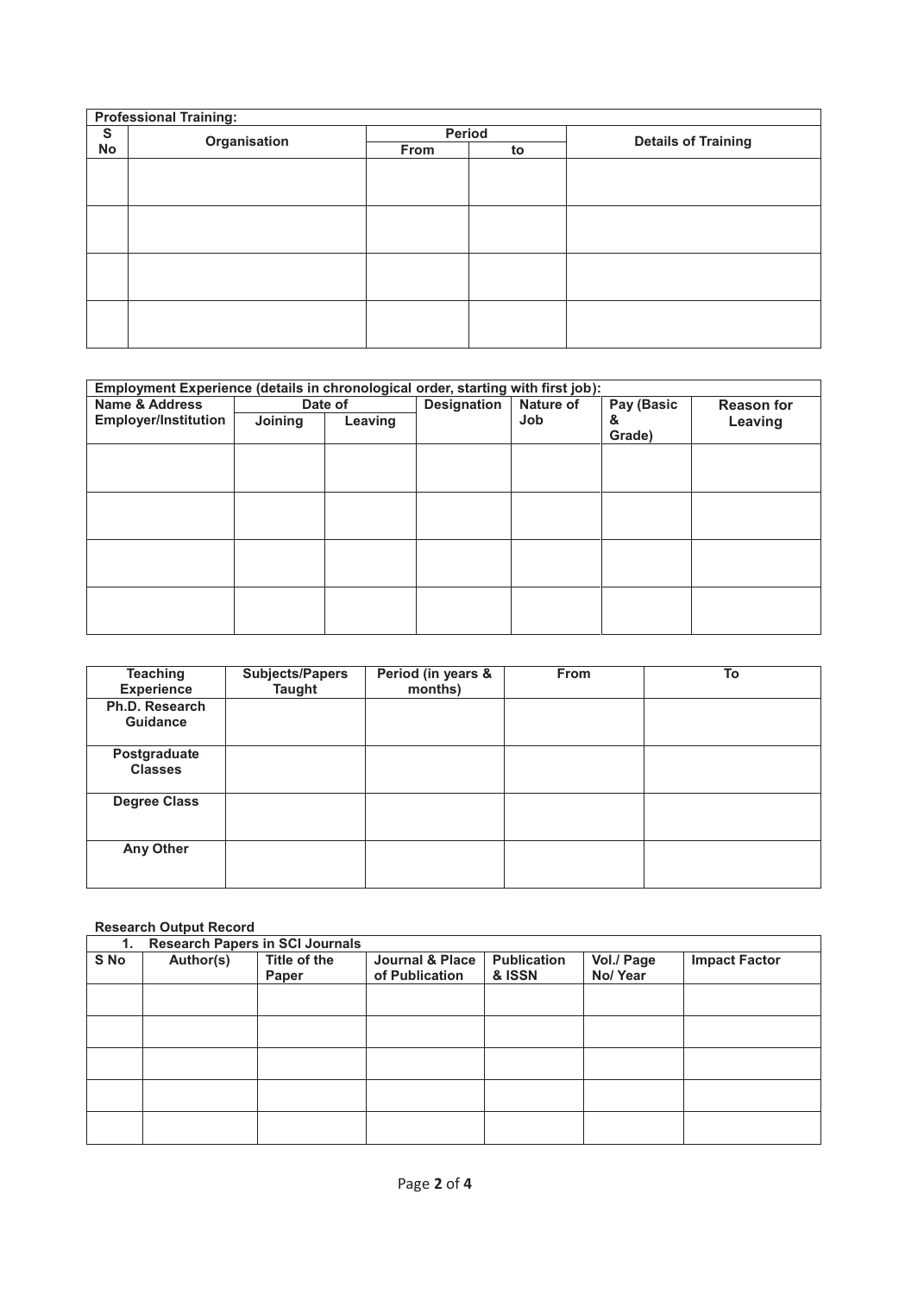| 2.   | <b>Research Papers in Non-SCI Journals</b> |                       |                                                               |                              |                       |                      |  |
|------|--------------------------------------------|-----------------------|---------------------------------------------------------------|------------------------------|-----------------------|----------------------|--|
| S No | <b>Authors</b>                             | Title of the<br>Paper | Name of<br>Journal &<br><b>Place of</b><br><b>Publication</b> | <b>Publication</b><br>& ISSN | Vol./ Page<br>No/Year | <b>Impact Factor</b> |  |
|      |                                            |                       |                                                               |                              |                       |                      |  |
|      |                                            |                       |                                                               |                              |                       |                      |  |
|      |                                            |                       |                                                               |                              |                       |                      |  |
|      |                                            |                       |                                                               |                              |                       |                      |  |
|      |                                            |                       |                                                               |                              |                       |                      |  |

| 3 <sub>1</sub> | <b>Research Articles in Books</b> |                             |                                |                                |                            |         |  |  |
|----------------|-----------------------------------|-----------------------------|--------------------------------|--------------------------------|----------------------------|---------|--|--|
| S No           | <b>Authors</b>                    | Title of the<br><b>Book</b> | Title of the<br><b>Article</b> | Place of<br><b>Publication</b> | Publisher &<br><b>ISBN</b> | Page No |  |  |
|                |                                   |                             |                                |                                |                            |         |  |  |
|                |                                   |                             |                                |                                |                            |         |  |  |
|                |                                   |                             |                                |                                |                            |         |  |  |
|                |                                   |                             |                                |                                |                            |         |  |  |
|                |                                   |                             |                                |                                |                            |         |  |  |

| 4.   | <b>Review Articles</b> |                             |                                |                                       |                            |         |
|------|------------------------|-----------------------------|--------------------------------|---------------------------------------|----------------------------|---------|
| S No | <b>Authors</b>         | Title of the<br><b>Book</b> | Title of the<br><b>Article</b> | <b>Place of</b><br><b>Publication</b> | Publisher &<br><b>ISBN</b> | Page No |
|      |                        |                             |                                |                                       |                            |         |
|      |                        |                             |                                |                                       |                            |         |
|      |                        |                             |                                |                                       |                            |         |
|      |                        |                             |                                |                                       |                            |         |
|      |                        |                             |                                |                                       |                            |         |

- **5. Total Impact Factor as per SCI/ SCOPUS……………………………………………………………………...**
- **6. Total citations as per Google search ..........…………………………………………………………………...**
- **7. h-Index Factor as per Google search…………………..……………………………………………………...**
- **8. i-10 Index Factor as per Google search…………………..……………………………………………………**

| Total Academic Performance Indicator (API) score. Candidates who have accredited technical<br>background/ experience should provide necessary details. (Please attach 9 photocopies with Original) |  |  |
|----------------------------------------------------------------------------------------------------------------------------------------------------------------------------------------------------|--|--|
| <b>Whether Attached or Not?</b>                                                                                                                                                                    |  |  |

| Membership of Professional<br>Societies, if any: |  |
|--------------------------------------------------|--|
|                                                  |  |